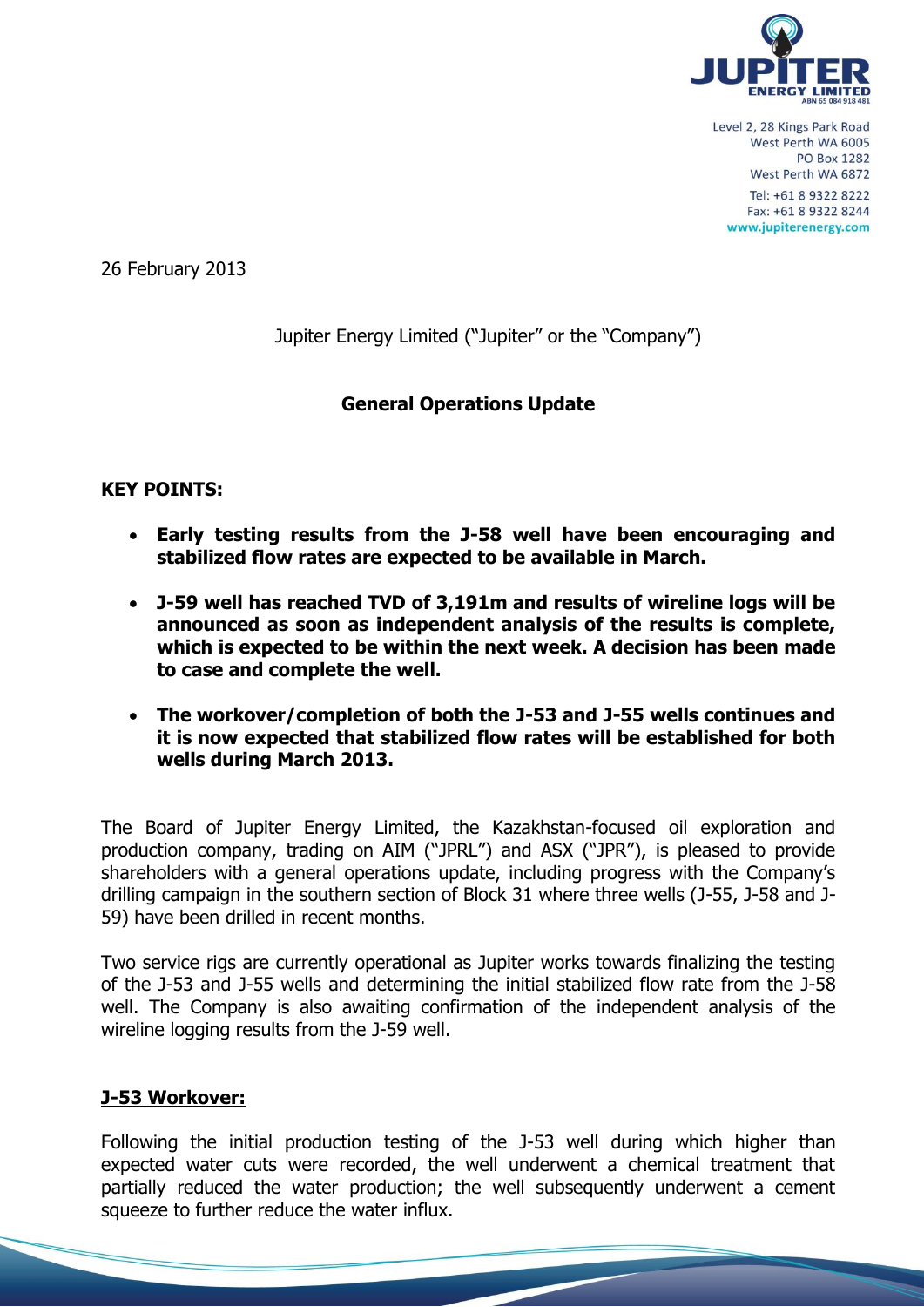During the current workover program approximately 250 barrels of fluids have been recovered to surface with a 30% oil cut.

Remedial cementing is currently in progress to repair the poor primary cement bond, thought to be the cause of the water ingress, and then it is planned to re-perforate the lower T2B Triassic. The well will then be brought on to production with an electric submersible pump (ESP) and will be produced under its already approved Trial Production License (TPL).

There is also believed to be productive Z sand present in the J-53 well and this will be also evaluated at a later date.

A further update on J-53 is expected during March 2013.

# **J-55 Testing:**

Following the initial acid-wash stimulation of J-55 in December 2012, approximately  $50m<sup>3</sup>$  of oil (300 barrels) was recovered to surface, however stabilized natural flow was not established. A review of the transient bottom hole pressures recorded during the initial testing indicated that the flow characteristics of the lower T2B Triassic horizon may improve following a re-perforation and a further, more aggressive, acid stimulation. This work was carried out in January 2013 and production of up to 200 barrels of oil per day (bopd) was established during the first week of February, using an ESP in the well.

The service rig was then moved from the J-55 well to the J-58 location to carry out the completion of that well and this rig is now currently being moved back to the J-55 well location.

The forward plan is to perforate the upper T2A Triassic and production from this zone will be comingled with the producing lower T2B Triassic. The upper Z sand is also scheduled for evaluation in the next round of well intervention work.

A further update on J-55 is expected during March 2013.

## **J-58 Completion:**

After all the necessary approvals had been granted to commence production testing of the J-58 well, 5.5m of the lower T2B Triassic was perforated and flow tested delivering approximately 400 barrels of oil over an 8 hour period (1,200 bopd equivalent) on a 9mm choke. Based on this initial rate, a decision has been made not to carry out an acid stimulation at this stage.

Pressure Transient Analysis indicates a reservoir pressure of 349 atmospheres which is very encouraging and the J-58 well is currently being brought on to production to determine a stabilized, and sustainable, flow rate.

It is anticipated that a service rig will return to J-58 towards the end of March when the upper T2A Triassic will also be perforated. A final decision on the timing of this work will be made after evaluating the performance of the well during March.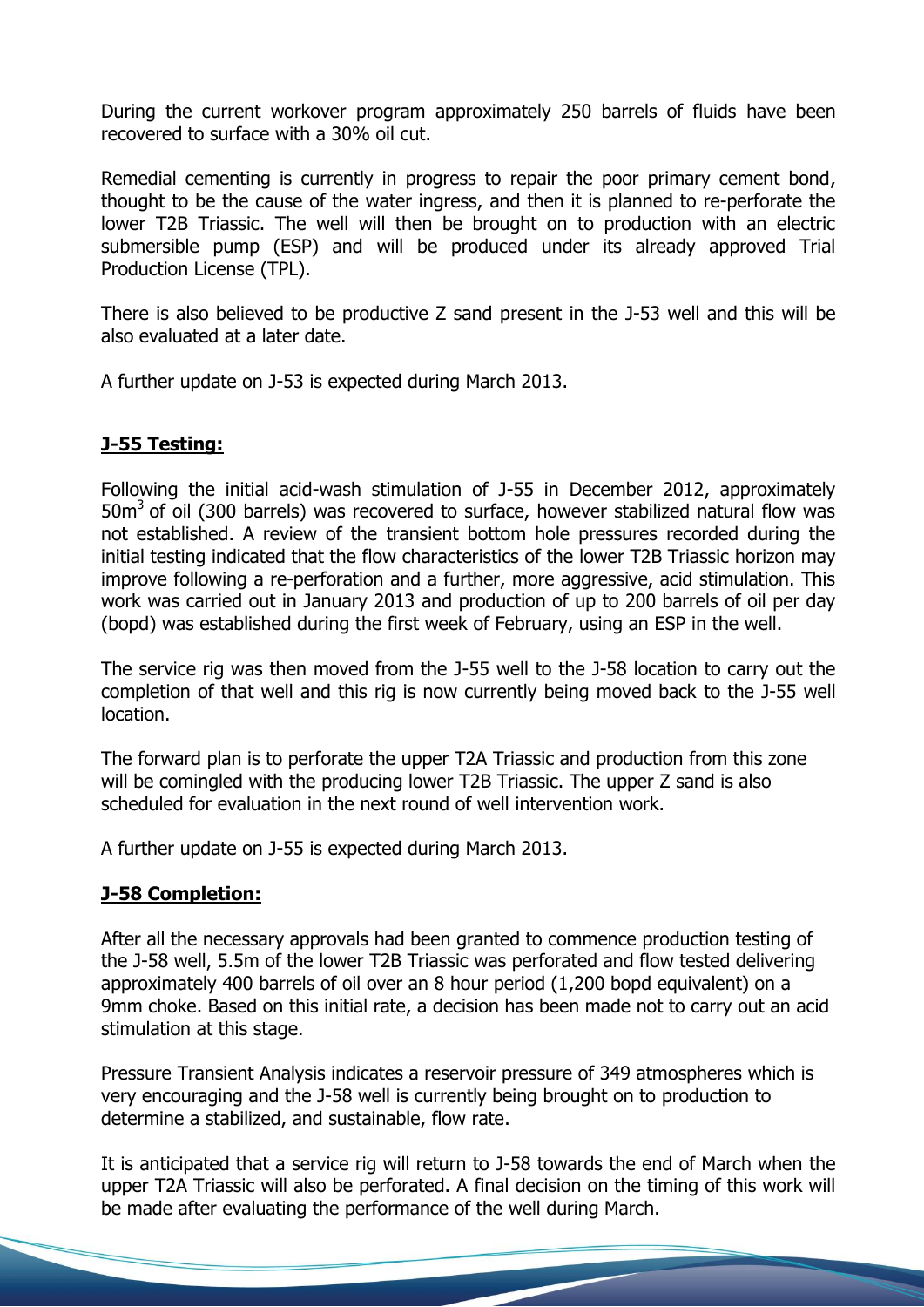Once the work has been carried out, the forward plan will be to comingle production from the T2B and the T2A for the allowed 90 day period. The upper Z sand is also thought to be productive and the forward plan will be to complete and evaluate this horizon in the next round of well intervention work.

The Company currently anticipates updating shareholders on the initial stabilized production rates from the J-58 well during March.

# **J-59 Wireline Log Analysis:**

The Company spudded the J-59 well on 31 December 2012 and the well reached Total Vertical Depth (TVD) of 3,191m on 20 February 2013.

Hydrocarbon shows while drilling, including a core in the reservoir zone, and subsequent open hole wireline logs all indicated hydrocarbons in the Triassic reservoir. Drilling crews are currently preparing to run production casing and cement the well.

Independent analysis of the wireline logs is currently being carried out and a separate announcement will be made in the next week to confirm the outcome of this analysis. At this stage it is likely that the Triassic pay section will be scheduled for completion, 90 day flow testing will be carried out and all oil produced will be made available for sale into the domestic market.

Geoff Gander Chairman/CEO

### **ENDS**

Enquiries:

Jupiter Energy Limited +61 89 322 8222 Geoff Gander: [geoff@jupiterenergy.com](mailto:geoff@jupiterenergy.com)

## **Competent Persons Statement:**

Keith Martens, BSc Geology and Geophysics, with over 35 years' oil & gas industry experience, is the qualified person who has reviewed and approved the technical information contained in this report.